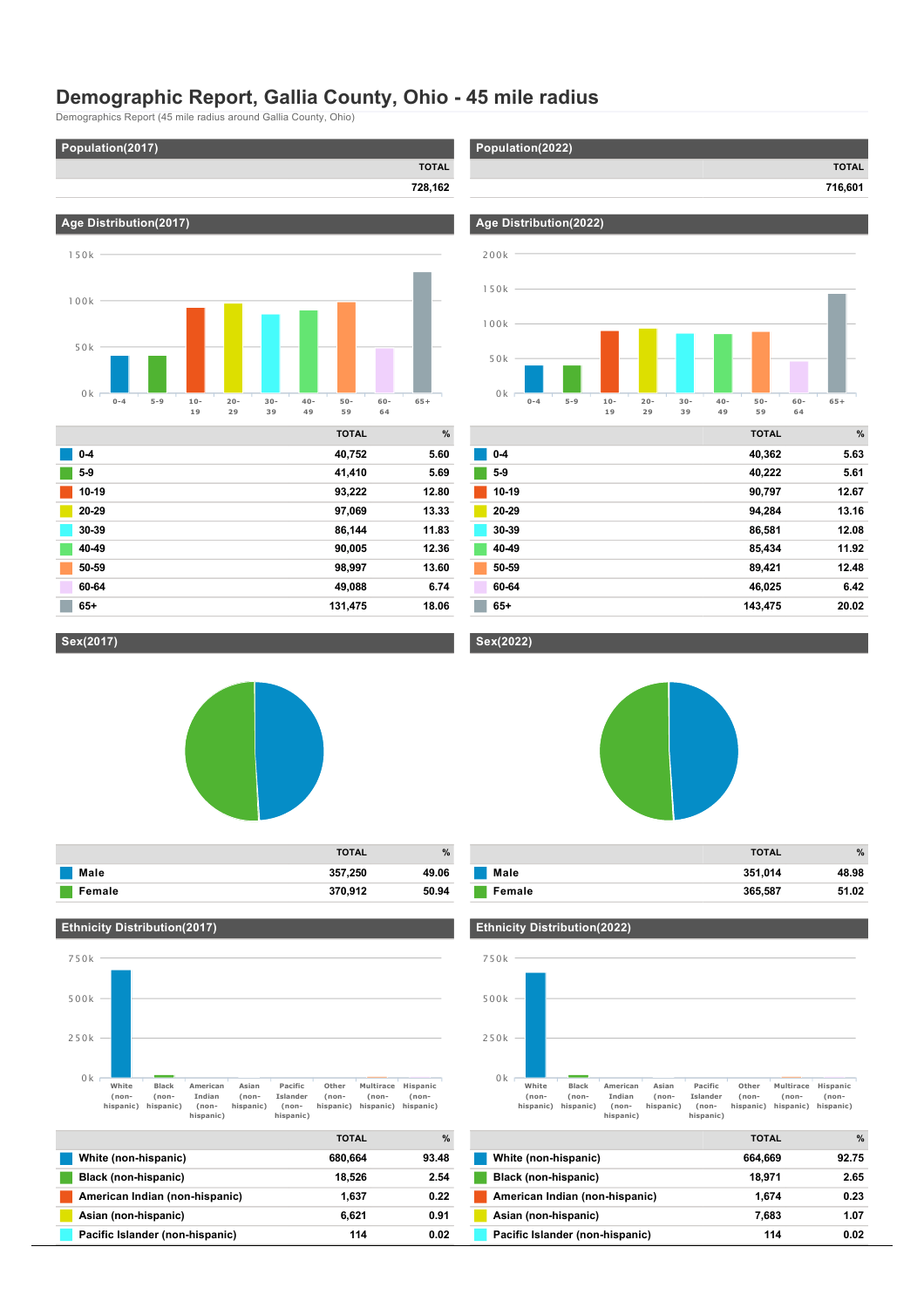| Other (non-hispanic)     | 435    | 0.06 |
|--------------------------|--------|------|
| Multirace (non-hispanic) | 11.276 | 1.55 |
| Hispanic (non-hispanic)  | 8.933  | 1.23 |



| White            | 686,280 | 94.25 |
|------------------|---------|-------|
| <b>Black</b>     | 18,873  | 2.59  |
| American Indian  | 1,796   | 0.25  |
| Asian            | 6,695   | 0.92  |
| Pacific Islander | 132     | 0.02  |
| Other            | 2,135   | 0.29  |
| <b>Multirace</b> | 12.251  | 1.68  |

| Total Households(2017) |              |               |
|------------------------|--------------|---------------|
|                        | <b>TOTAL</b> | $\frac{9}{6}$ |
| <b>Households</b>      | 299.224      | n/a           |
| <b>Families</b>        | 196.007      | 65.51         |

| Average Household Income(2017) |              |
|--------------------------------|--------------|
|                                | <b>TOTAL</b> |

**59,530.36**





|              | <b>TOTAL</b> | $\%$  |
|--------------|--------------|-------|
| $<$ \$10 $K$ | 29,966       | 10.01 |
| \$10-\$20K   | 38,589       | 12.90 |
| \$20-\$30K   | 35,009       | 11.70 |
| \$30-\$40K   | 32,335       | 10.81 |
| \$40-\$50K   | 28,068       | 9.38  |
| \$50-\$60K   | 23,919       | 7.99  |
| \$60-\$75K   | 28,449       | 9.51  |
| \$75-\$100K  | 34,685       | 11.59 |
| $>$ \$100K   | 48,204       | 16.11 |

#### **Labor Force Status(2017)**

| Other (non-hispanic)     | 353    | 0.05 |
|--------------------------|--------|------|
| Multirace (non-hispanic) | 11.810 | 1.65 |
| Hispanic (non-hispanic)  | 11.379 | 1.59 |





| Total Households(2022) |              |               |
|------------------------|--------------|---------------|
|                        | <b>TOTAL</b> | $\frac{9}{6}$ |
| Households             | 305.257      | n/a           |
| <b>Families</b>        | 192.965      | 63.21         |

#### **Average Household Income(2022)**

**TOTAL**







|             | <b>TOTAL</b> | $\%$  |
|-------------|--------------|-------|
| $<$ \$10 K  | 26,232       | 8.59  |
| \$10-\$20K  | 32,756       | 10.73 |
| \$20-\$30K  | 31,756       | 10.40 |
| \$30-\$40K  | 29,053       | 9.52  |
| \$40-\$50K  | 26,839       | 8.79  |
| \$50-\$60K  | 23,628       | 7.74  |
| \$60-\$75K  | 28,925       | 9.48  |
| \$75-\$100K | 37,837       | 12.40 |
| $>$ \$100K  | 68,231       | 22.35 |
|             |              |       |

#### **Labor Force Status(2022)**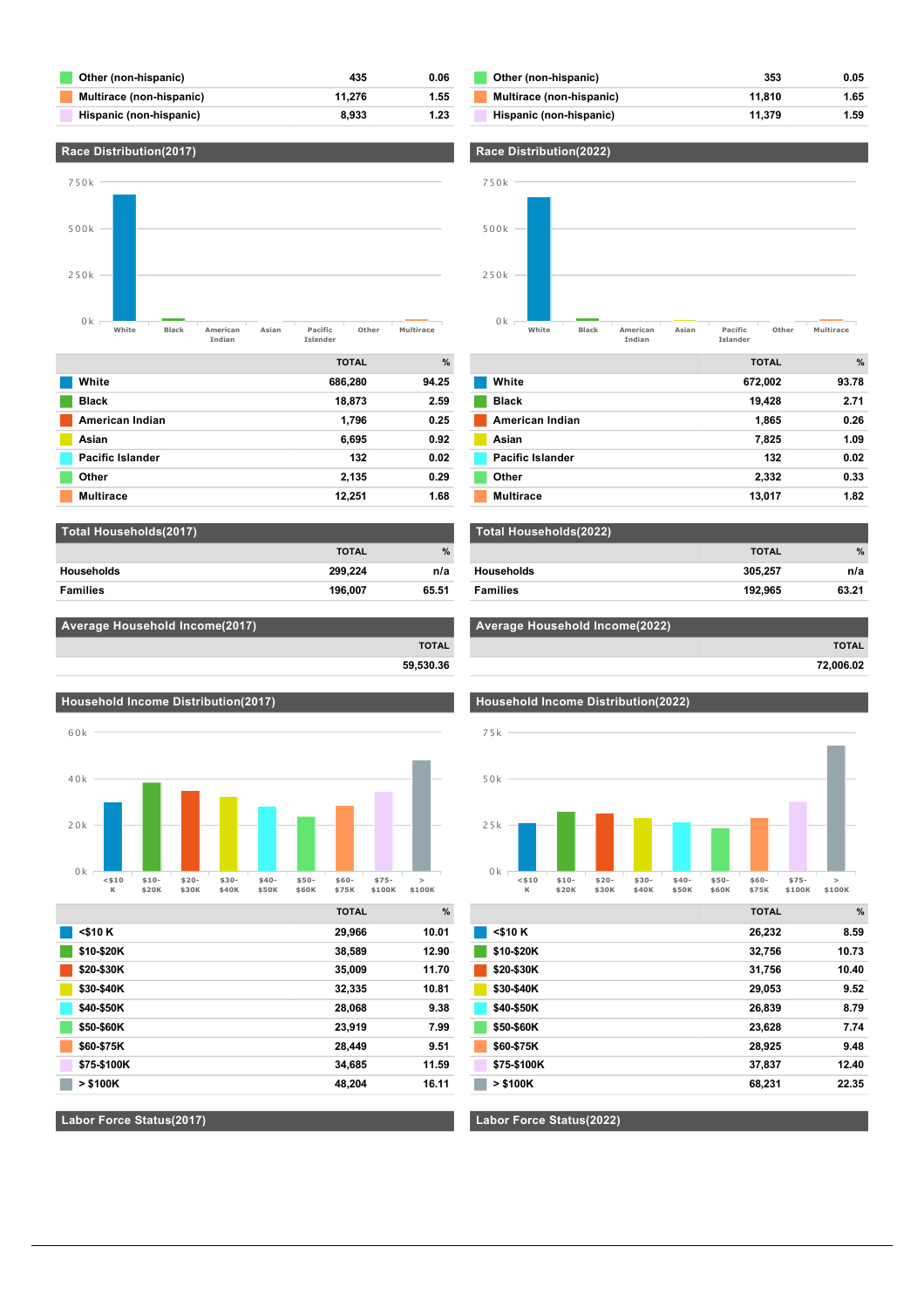

| <b>Not In Labor Force</b> | 281,545      | n/a   |
|---------------------------|--------------|-------|
| In Armed Forces           | 243          | n/a   |
| Unemployed                | 17.716       | 5.65  |
| <b>Employed</b>           | 295.349      | 94.27 |
| <b>Labor Force</b>        | 313,308      | n/a   |
|                           | <b>TOTAL</b> | %     |

### **TOTAL % Labor Force 308,962 n/a Employed 291,250 94.27 Unemployed 17,471 5.65 In Armed Forces 241 n/a Not In Labor Force 278,017 n/a**

#### **Total Number of Housing(2017)**

**Education Attainment(2017)**



**Total Dwellings 330,723 n/a Definition Controller Controller Setup Leap and Setup Leap 212,818 71.12** 

## **Total Number of Housing(2022)**



|                                  | <b>TOTAL</b> | $\%$  |
|----------------------------------|--------------|-------|
| <b>Total Dwellings</b>           | 338,855      | n/a   |
| <b>Owner-Occupied Dwellings</b>  | 219.461      | 71.89 |
| <b>Renter-Occupied Dwellings</b> | 85.796       | 28.11 |
| <b>Housing Units Occupied</b>    | 305.257      | 90.08 |



**Grad Degree 39,978 7.98**

**Size of Household(2017)**

#### **< Grade 9 Grade<br>9-12 High School Some College Assoc Degree Bach Degree Grad Degree**  $0k<sub>0</sub>$ 100k 200k 300k

|                     | <b>TOTAL</b> | $\%$  |
|---------------------|--------------|-------|
| < Grade 9           | 20,575       | 4.15  |
| Grade 9-12          | 46,483       | 9.37  |
| <b>High School</b>  | 190,480      | 38.39 |
| <b>Some College</b> | 98,880       | 19.93 |
| <b>Assoc Degree</b> | 42,881       | 8.64  |
| <b>Bach Degree</b>  | 56,346       | 11.36 |
| <b>Grad Degree</b>  | 40,506       | 8.16  |
|                     |              |       |

#### **Education Attainment(2022)**

**Size of Household(2022)**

| 100k |  |  |
|------|--|--|
|      |  |  |
|      |  |  |

| 200k |  |  |  |
|------|--|--|--|
|      |  |  |  |
|      |  |  |  |
|      |  |  |  |

| 200k |  |  |
|------|--|--|

| <b>Renter-Occupied Dwellings</b>  | 86.406  | 28.88 | <b>Renter-Occupied Dwelling</b>  |
|-----------------------------------|---------|-------|----------------------------------|
| <b>Housing Units Occupied</b>     | 299.224 | 90.48 | <b>Housing Units Occupied</b>    |
|                                   |         |       |                                  |
| <b>Education Attainment(2017)</b> |         |       | <b>Education Attainment(2022</b> |

**TOTAL %**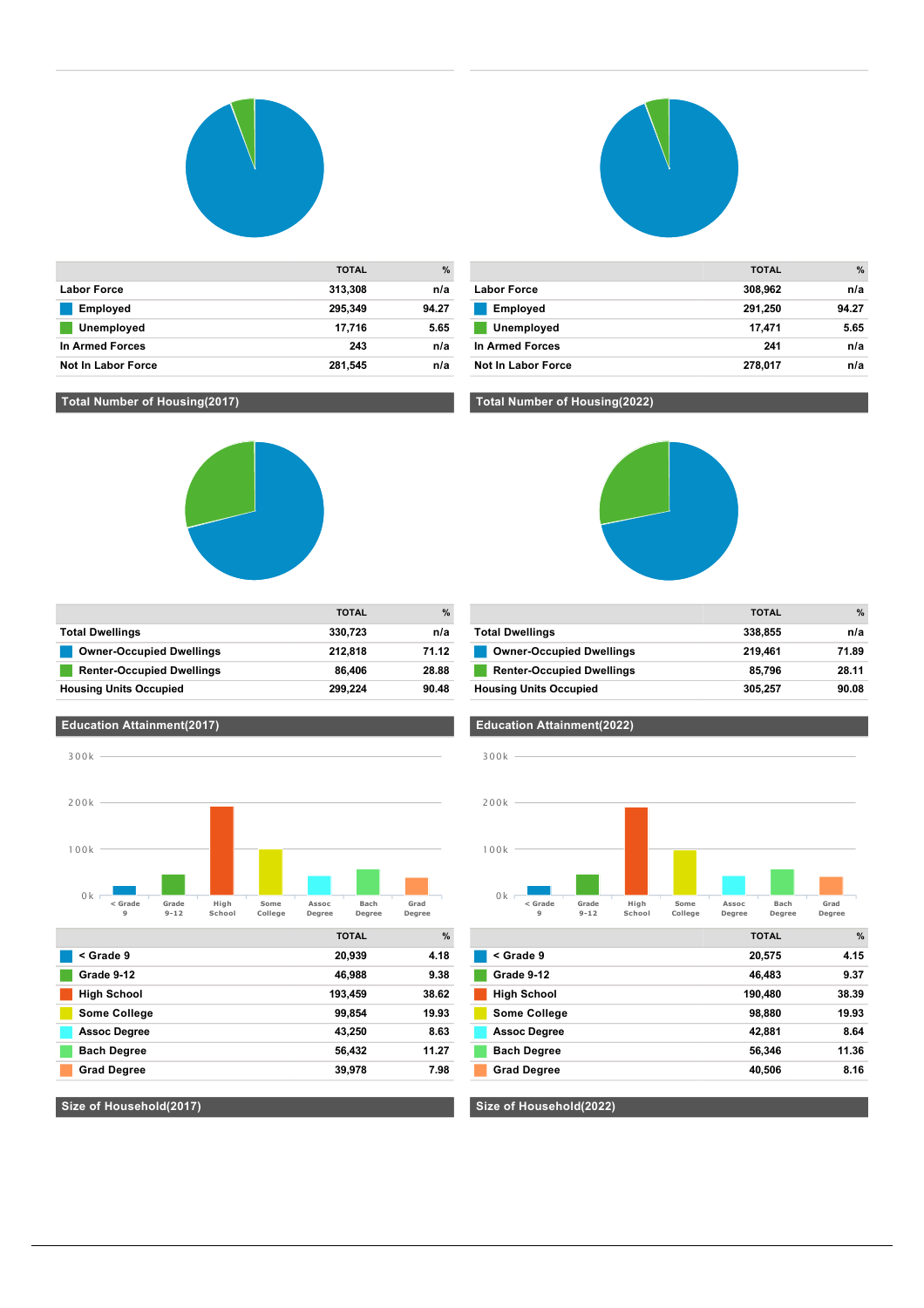



| <b>TOTAL</b>        | %     |           | <b>TOTAL</b> | $\%$  |
|---------------------|-------|-----------|--------------|-------|
| 1 Person<br>86,132  | 28.79 | 1 Person  | 96,923       | 31.75 |
| 2 Person<br>107,843 | 36.04 | 2 Person  | 112.940      | 37.00 |
| 3 Person<br>47,927  | 16.02 | 3 Person  | 44.181       | 14.47 |
| 4 Person<br>35,445  | 11.85 | 4 Person  | 31.797       | 10.42 |
| 5 Person<br>14.471  | 4.84  | 5 Person  | 12,857       | 4.21  |
| 6+ Person<br>4,822  | 1.61  | 6+ Person | 4,275        | 1.40  |

**Source: Applied Geographic Solutions, 2017**